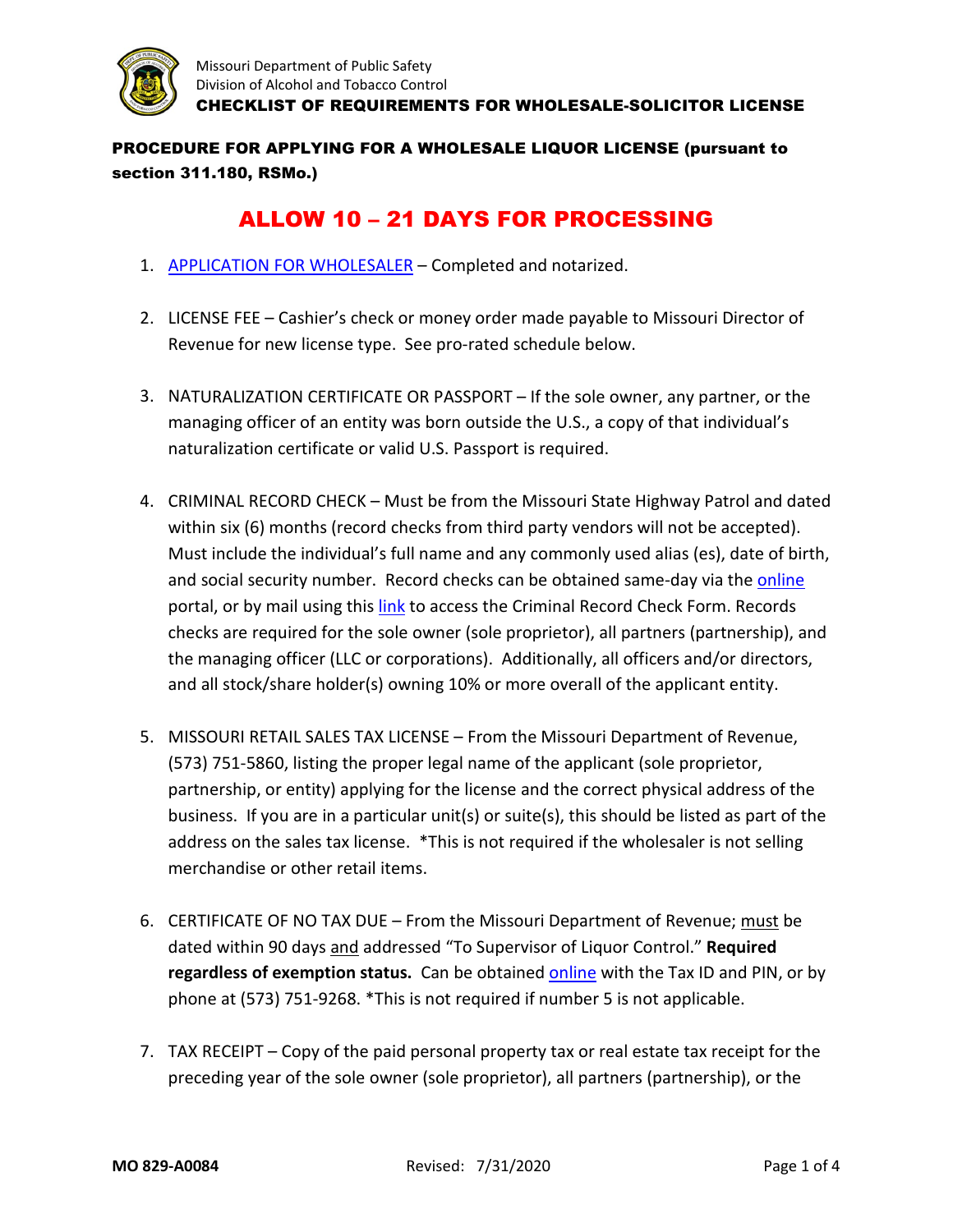

managing officer (LLC or corporations). A waiver of non-assessment will be accepted in lieu of the paid receipt if taxes were not owed the preceding year.

- 8. VOTER REGISTRATION Proof of voter registration (ex. copy of voter registration card, letter, etc.) or printout from the Missouri Secretary of State's [voter verification website.](https://s1.sos.mo.gov/elections/voterlookup/)
- 9. PHOTO Of sole owner, all partners, or managing officer (no hats or sunglasses). Grayscale or black and white computer printouts are acceptable so long as features are clear. This can be attached to page 2 of the application, or included separately.
- 10. PHOTO Of front of the building. Include a photo of any exterior area(s) to be added, such as a patio, deck or sidewalk cafe. Gray-scale or black and white computer printouts are acceptable so long as features are clear. This can be attached to page 5 of the application, or included separately.
- 11. COPY OF SIGNED LEASE, DEED OR RENTAL AGREEMENT Must show the correct legal name of the applicant (as listed on the Missouri Retail Sales Tax License and Certificate of Good Standing, if applicable) and the physical address of the building or legal description of the property to be licensed.
- 12. CERTIFICATE OF GOOD STANDING From the Secretary of State, dated within 90 days for the applicant organization. *Not applicable to sole proprietors or general partnerships*.
- 13. COPY OF FEDERAL PERMIT From TTB (Alcohol Tax & Trade Bureau).
	- a. A federal manufacturer permit or Brewer's Notice is acceptable for wholesalers distributing product which they produce or manufacture (requires a state manufacturer license under the same legal name, or an application for such submitted in conjunction with the wholesaler application).
	- b. A federal wholesaler permit is required for applicants intending to wholesale products which they import or otherwise do not manufacture or produce.
- 14. COPY OF BREWERY AGREEMENT OR SWORN STATEMENT Must designate the wholesaler's geographical trade territory for malt beverages.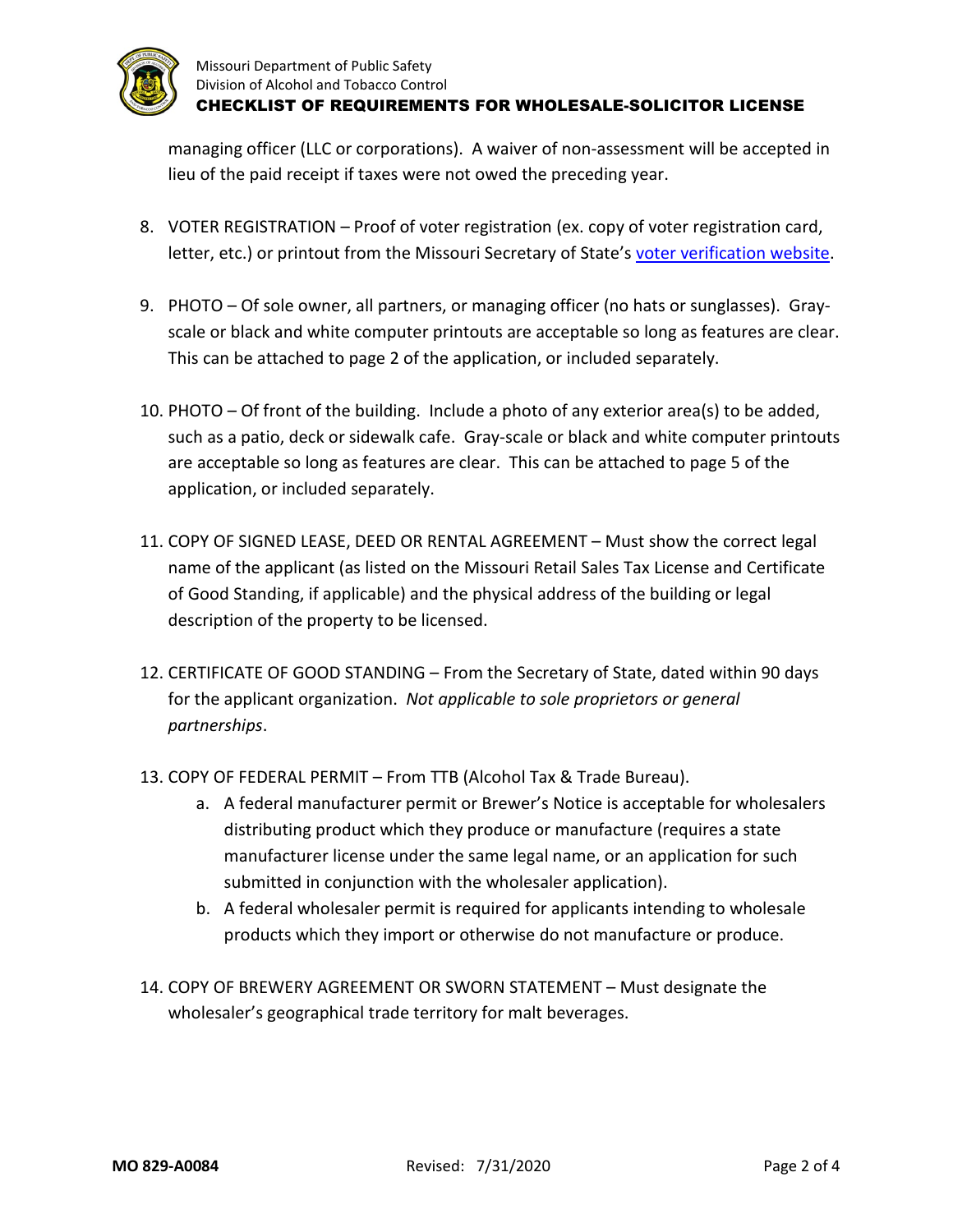

Missouri Department of Public Safety Division of Alcohol and Tobacco Control CHECKLIST OF REQUIREMENTS FOR WHOLESALE-SOLICITOR LICENSE

- ❖ NOTES
	- $\triangleright$  Corporations or LLCs applying for a wholesale license in excess of 5% of alcohol by weight must qualify as a resident corporation (sectio[n 311.060,](http://revisor.mo.gov/main/OneSection.aspx?section=311.060&bid=33868&hl=) subsection 2(3) and 3). (5% wholesale-solicitors do not have to be a resident corporation.)
	- $\triangleright$  Before selling intoxicating liquor in excess of 5% of alcohol by weight to licensed retailers, wholesalers must make their pricing available to retailers 5 days prior to the month of the pricing.
	- $\triangleright$  Licensed Missouri wholesale-solicitors must purchase from licensed solicitors who are the primary American source of supply and maintain a warehouse in this state for storage of alcoholic beverages.

| <b>Prorated Fee</b> | 5WS           | <b>22WS</b>    | <b>LWS</b>        |
|---------------------|---------------|----------------|-------------------|
| Table               |               |                |                   |
| (July fee = annual  | 5% Wholesale- | 22% Wholesale- | Liquor Wholesale- |
| rate)               | Solicitor     | Solicitor      | Solicitor         |
| July - June 30      | \$100.00      | \$200.00       | \$500.00          |
| Aug - June 30       | \$91.67       | \$183.33       | \$458.33          |
| Sep - June 30       | \$83.33       | \$166.67       | \$416.67          |
| Oct - June 30       | \$75.00       | \$150.00       | \$375.00          |
| Nov - June 30       | \$66.67       | \$133.33       | \$333.33          |
| Dec - June 30       | \$58.33       | \$116.67       | \$291.67          |
| Jan - June 30       | \$50.00       | \$100.00       | \$250.00          |
| Feb - June 30       | \$41.67       | \$83.33        | \$208.33          |
| Mar - June 30       | \$33.33       | \$66.67        | \$166.67          |
| Apr - June 30       | \$25.00       | \$50.00        | \$125.00          |
| May - June 30       | \$16.67       | \$33.33        | \$83.33           |
| Jun 1 - June 30     | \$8.33        | \$16.67        | \$41.67           |

Licenses are valid from the date the license takes effect through June 30; fees are prorated monthly. Select the current or future month the license should take effect, and the corresponding fee listed is the prorated amount.